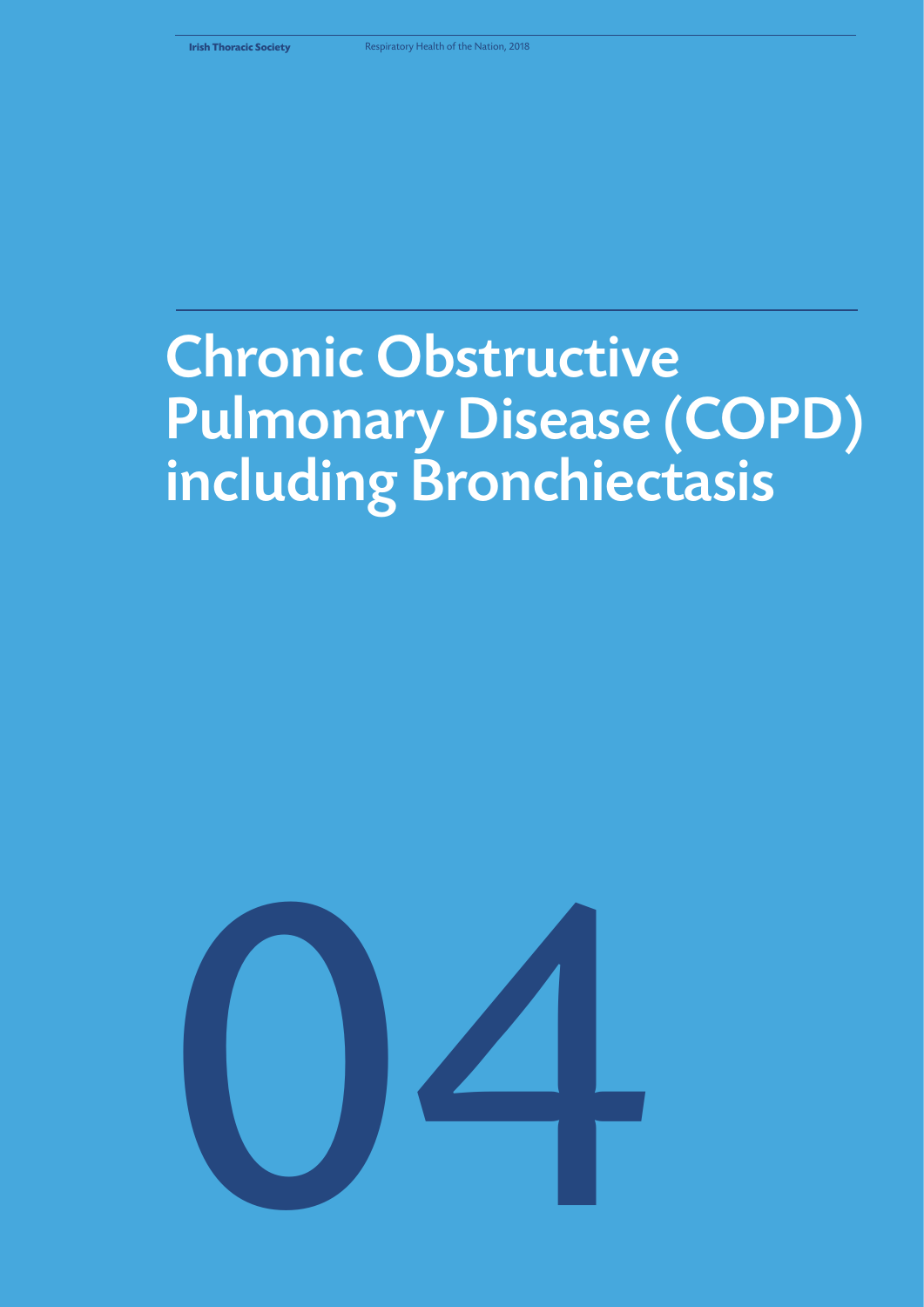## **Key Points**

- COPD places a significant burden of disease on people and health services in Ireland as evidenced by mortality and hospitalisation rates
- The exact COPD prevalence in Ireland is unknown
- Ireland has a relatively high prevalence of hereditary alpha-1 antitrypsin deficiency which is a risk factor for COPD
- Bronchiectasis can be idiopathic but also occurs in those with cystic fibrosis (CF), primary ciliary dyskinesia, primary immunodeficiencies and is associated with systemic diseases, including inflammatory bowel disease and rheumatoid arthritis

## **Background**

Chronic obstructive pulmonary disease (COPD) is a major burden to individuals, societies and healthcare services throughout the world. Its impact is expected to rise in the decades to come, due both to continued exposure to risk factors and to an ageing population. COPD is characterised by persistent airflow limitation that is usually progressive and associated with a chronic inflammatory response in the airways and lungs to noxious particles or gases. It is a syndrome of two main phenotypes - chronic bronchitis and emphysema. Most people with COPD have varying degrees of both.

The most important and modifiable risk factor for COPD is smoking. About 40–50% of lifelong smokers develop COPD. As not all smokers develop clinically significant COPD, genetic factors may modify individual risk. The proportion of the risk of COPD attributable to smoking is estimated to be 40–60%1 . Never-smokers comprise one-quarter of those classified with stage II+ disease (Global Initiative for Chronic Obstructive Lung Disease (GOLD))*<sup>1</sup>* . Occupational exposure accounts for 15–20% of COPD cases. In never-smokers, the fraction of COPD attributable to occupational exposure is estimated to be 30%*<sup>1</sup>* .

Adverse respiratory events in childhood influence the risk of COPD as adults. Early life environmental factors including maternal smoking, frequent respiratory infections and asthma in childhood and bronchial hyper-reactivity are also risk factors for COPD in adulthood. Passive exposure to cigarette smoke contributes to impaired lung function in children. The proportion of the risk of COPD attributable to these early childhood events may be as great as that attributable to smoking*<sup>1</sup>* .

In addition to childhood factors, the risk of developing COPD is inversely related to socio-economic status based on education or income.*<sup>2</sup>*

of COPD is unclear. A high level of urban air pollution is harmful to individuals with COPD. The 'All Ireland study on air pollution and residential solid fuel' identified potential residential PM10 (a general term for organic air pollutants measuring less than 10 µm in diameter) hotspots in Ireland*<sup>3</sup>* . Indoor air pollution caused by the use of biomass fuel is a risk factor for the development of COPD.

The best documented genetic risk factor for COPD is hereditary alpha-1 antitrypsin deficiency. People born with this deficiency do not produce enough alpha-1 antitrypsin protein in their liver. This protein helps to protect the lungs from the harmful effects of infections and inhaled irritants, particularly tobacco smoke*<sup>4</sup>* . In Ireland, one in 25 Irish people carry the defective gene that causes alpha-1 antitrypsin deficiency. The most common mutation is the Z mutation but the S and other mutations also cause milder deficiency*<sup>5</sup>* .

Bronchiectasis is a long-term condition where the airways of the lungs become abnormally widened, leading to a build-up of excess mucus that can make the lungs more vulnerable to infection and can co-exist with COPD. Bronchiectasis is associated with a range of both common and rare diseases, some of which impact on mucociliary clearance and immunity. When mucus clearance and local defence mechanisms against micro-organisms are impaired, repeated infection causes damage which further impedes the clearance of mucus. The airway dilation and consequent further impairment of mucociliary clearance combine to further increase susceptibility to repeated infection in the lungs.

Minor discrepancies in figures quoted for COPD can occur if there are different age cut offs, if bronchiectasis (ICD 10: J47) or asthma (ICD 10: J45, J46) are included or if only COPD exacerbations (ICD 10: J44.1) are included.

National Healthcare Quality Reporting System (NHQRS) hospitalisation data quoted in this chapter is based on Irish COPD returns to OECD i.e. age-sex standardised rate of hospitalisations of people aged 15 years and older with a principal diagnosis of chronic obstructive pulmonary disease (COPD) per 100,000 population i.e. ICD-10-AM/ACHI J41 (simple and mucopurulent chronic bronchitis), J42 (Unspecified chronic bronchitis), J43 (Emphysema), J44 (Other chronic obstructive pulmonary disease), J47 (Bronchiectasis) or J40 (Bronchitis) with a secondary diagnosis of J41, J43, J44 or J47*<sup>6</sup>* .

Mortality data accessed from Public Health Information System (PHIS), including that referenced from Health in Ireland Key Trends 2017*<sup>7</sup>* , quoted in this chapter, reflects that of Eurostat 65 causes of death shortlist named "Chronic Lower Respiratory Disease" which cover ICD 10 codes J40-47 ie asthma is included (J45,J46). In the sections Mortality and Age, deaths assigned to codes J40-47 are listed, as are the same deaths but excluding asthma (J45, J46)*<sup>7</sup>* .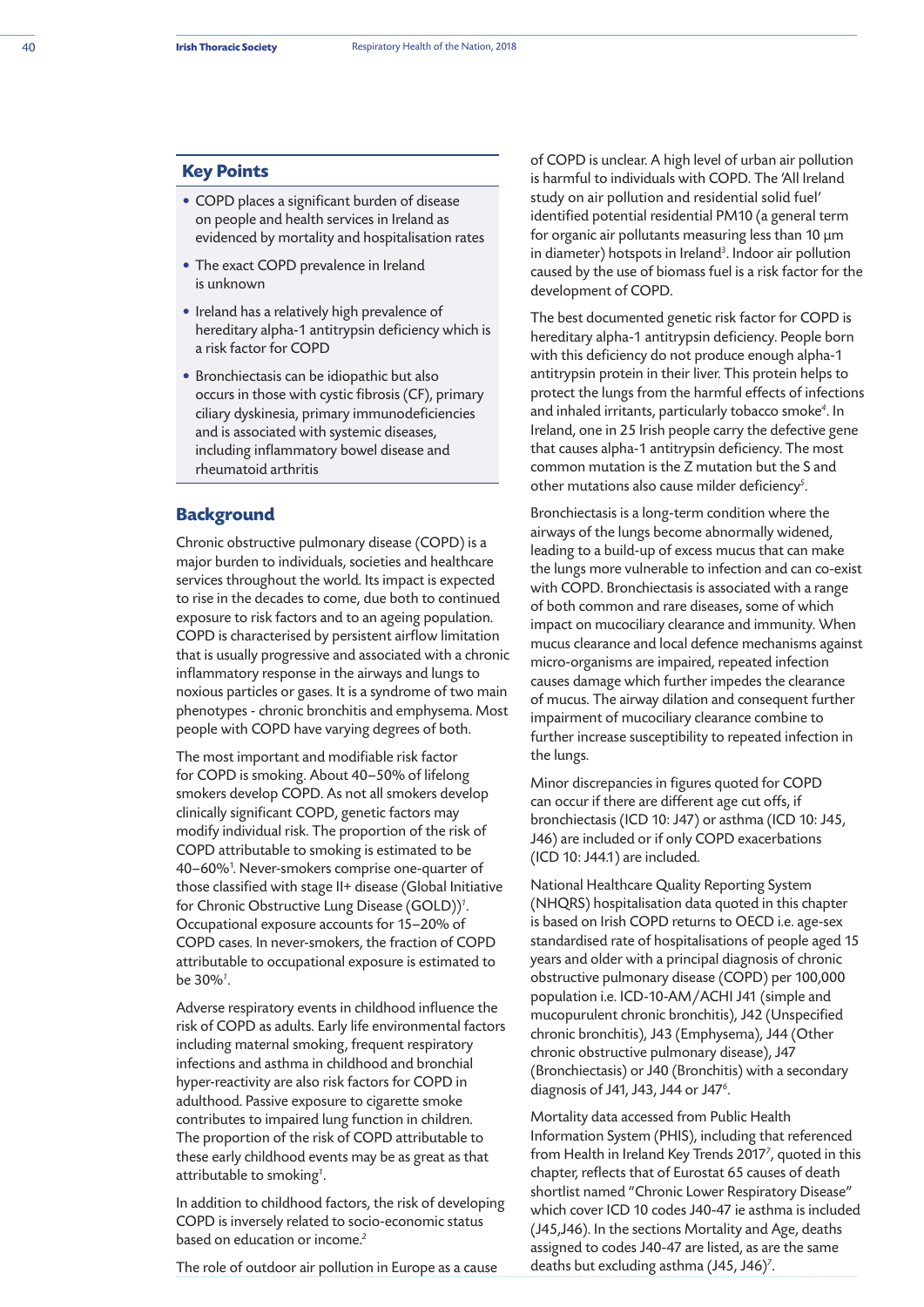The Irish hospitalisation data (HIPE) in the sections Impact on health services, Gender and Age are based on the International Classification of Disease, 10th revision (ICD-10) codes J40–J44 and J47, i.e. chronic obstructive pulmonary diseases which includes bronchiectasis (J47) which is in line with codes used in ERS White Book*<sup>1</sup>* .

The discussion below unless stated otherwise refers to COPD including bronchiectasis.

# **Incidence and Prevalence**

Neither COPD incidence nor prevalence data is available for Ireland at national level. Despite the burden of COPD, as evidenced by hospitalisation rates and mortality rates below, national prevalence studies using international protocols have not been conducted. Various estimates of prevalence have been made based on prevalence studies from other countries. One estimate, based on extrapolation of a study in Salzburg<sup>8</sup> which used the internationally recognised Burden of Obstructive Lung Disease (BOLD) methodology, is that almost 500,000 people aged 40 years and over in Ireland could have COPD, of whom over 200,000 have moderate or severe disease and only half are likely to be diagnosed. This estimate was based on the 2011 population*<sup>6</sup>* . The Salzburg study was chosen given its relatively high prevalence compared to other locations and in light of Ireland's high hospitalisation rate for COPD. An 8% prevalence of chronic bronchitis among 20-44 years olds in

Ireland (45% of whom smoked) was reported in an international study in 2001*<sup>9</sup>* . In another international report in the same period Ireland was amongst five countries where the prevalence of moderate COPD in 20-44 year olds was 5% or higher*<sup>10</sup>*.

Alpha-1 antitrypsin deficiency (AATD) affects over 15,000 people on the island of Ireland, with another 250,000 carriers also at risk of lung and liver disease*<sup>4</sup>* . An Irish study of a randomly selected sample of 1,100 plus a targeted population reported that in the former, 1 in 25 were heterogenous for Z allele and 1 in 10 heterogenous for S allele. Of importance was that 1 in 2,104 were ZZ homozygous, 1 in 424 were SZ heterozygous and 1 in 341 SS homozygous*<sup>5</sup>* . Of the targeted population, 27.1% had at least 1 mutation*<sup>5</sup>* . As the cohort only identified Z and S alleles, this is likely to underestimate the prevalence of AATD in Ireland.

On the National Alpha-1 voluntary Register, 56% have ZZ phenotype (56.4% males, 43.6% female) while close to another 25% have the SZ phenotype (moderate AATD)*4,12*.

In the absence of population prevalence data for COPD, hospitalisation rates may be a proxy for those with more severe disease. The national age-sex standardised hospitalisation rate for COPD in 2016 was 389 per 100,000 population which compared with 406 hospitalisations per 100,000 population in 2007*<sup>6</sup>* .





*Source: National Healthcare Quality Reporting System Annual Report 20176*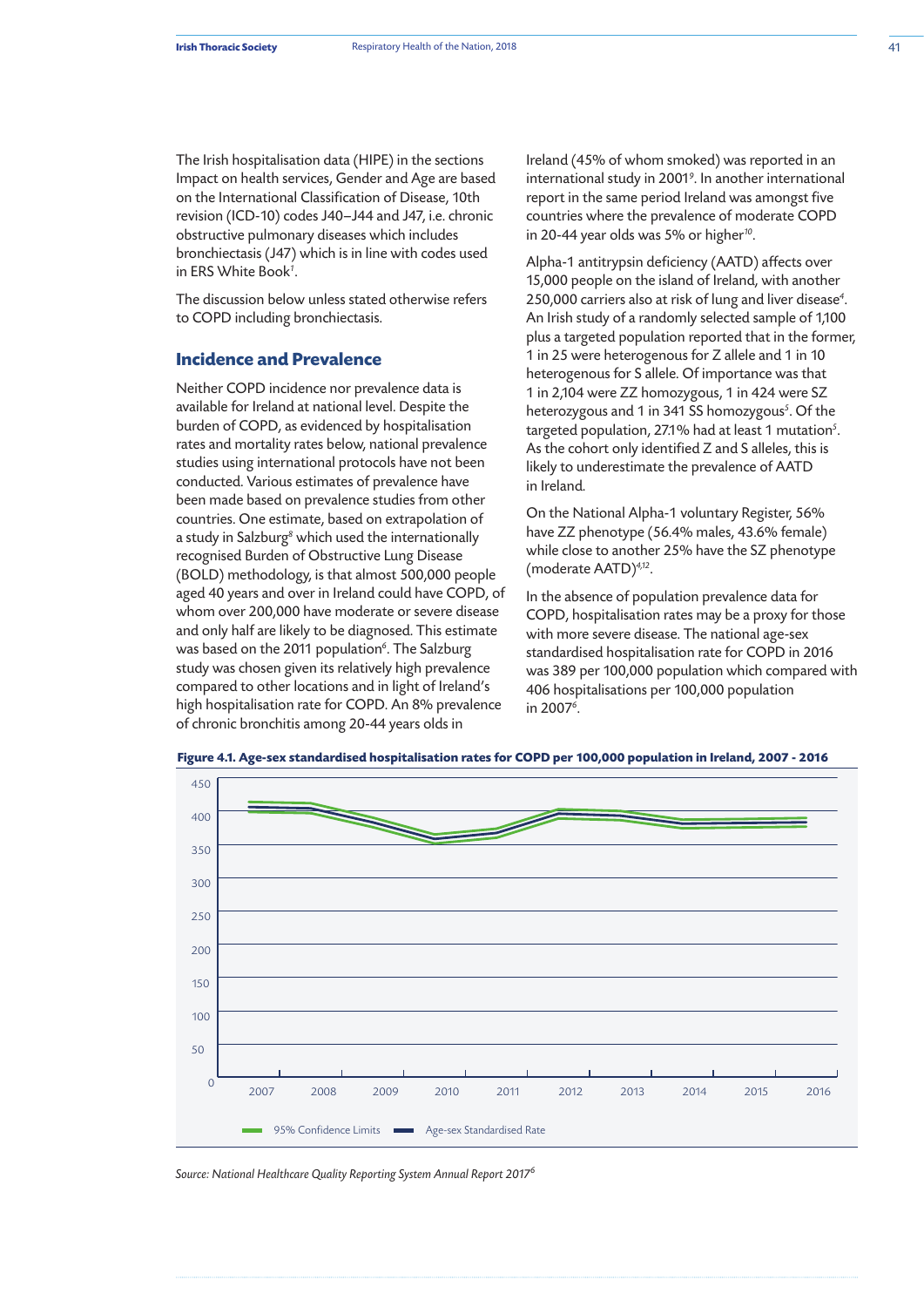| Year    | <b>Total</b><br>J40-47 | Asthma (J45,46)<br>excluded | /100,000 population | 5yrs    | <b>Standarised</b><br><b>Mortality Rate</b> |
|---------|------------------------|-----------------------------|---------------------|---------|---------------------------------------------|
| 2007    | 1,496                  | 1435                        | 34.19               | 2003-07 | 63.07                                       |
| 2008    | 1,365                  | 1313                        | 30.43               | 2004-08 | 60.61                                       |
| 2009    | 1,516                  | 1463                        | 33.41               | 2005-09 | 60.89                                       |
| 2010    | 1,334                  | 1490                        | 29.28               | 2006-10 | 59.24                                       |
| 2011    | 1,514                  | 1458                        | 32.78               | 2007-11 | 59.11                                       |
| 2012    | 1,587                  | 1548                        | 34.55               | 2008-12 | 58.05                                       |
| 2013    | 1,657                  | 1609                        | 35.91               | 2009-13 | 58.55                                       |
| 2014    | 1,551                  | 1514                        | 33.39               | 2010-14 | 57.73                                       |
| 2015    | 1,701                  | 1627                        | 36.29               | 2011-15 | 59.21                                       |
| $*2016$ | 1,711                  | 1639                        | 36.10               | 2012-16 | 58.81                                       |

## **Table 4.1. Chronic lower respiratory disease: ICD 10 J40-47. Standardised death rate, 2007-2016**

*Source: Public Health Information System(PHIS) \* Provisional data for 2016*

# **Mortality**

In 2016, chronic lower respiratory disease (ICD 10: J40-47) was second only to lung cancer as a cause of death from respiratory disease. The disease is responsible for more deaths than any non-respiratory cancer and is Ireland's fourth biggest killer*<sup>7</sup>* .

The five year standardised mortality rates for chronic lower respiratory disease (ICD 10: J40-47) for the decade 2007 - 2016 are shown in table 4.1. All columns except the 3rd column relate to ICD 10: J40-47 but given the relatively small difference in numbers between the 2nd and 3rd column, the data largely relates to COPD.

In 2016, there were 1,711 deaths registered as chronic lower respiratory disease (ICD 10: J40-47) of which 96% (1,639) were due to COPD (ICD 10: J40-44,47)*<sup>13</sup>*. The figures for 2015 were 1,701 deaths registered as due to chronic lower respiratory disease (codes J40- 47) of which 95.6% (1,627) were due to COPD. Of this latter group, 51 (3%) were due to bronchiectasis (ICD 10: J47)*<sup>14</sup>*.

# **Impact on health services**

COPD is a disease largely managed in primary care by the patient, their GP and primary care team. Data on COPD is not available at a national level for people with full medical cards, those with GP only cards or those who are private patients. This is also true for those who attend GP out of hours services, those who attend Emergency Departments and those who attend hospital Outpatient Departments. Inpatient or day case activity is only available from HIPE reporting publicly funded hospitals. Data is not available nationally on those requiring respiratory aids and appliances including oxygen.

# **Respiratory medication use**

Analysis of 2013 PCRS (Primary Care Reimbursement Scheme) data for patients over the age of 40 years reported that between the General Medical Services (GMS) and the Drugs Payment Scheme (DPS), pharmacy claims for inhalers for COPD cost in excess of  $E$ 90 million. Of this, approximately 55% was spent on inhalers containing a combination of inhaled corticosteroid (ICS) and long-acting beta, agonist (LABAs), corresponding to an average of approximately 68,500 prescriptions per month*<sup>15</sup>*. In 2016, expenditure on medications prescribed for COPD (R03AK - adrenergic in combination with corticosteroids or other drugs for obstructive airway disease airway, and R03BB - anticholinergics, and R03AL-adrenergics in combination with anticholinergics) accounted for approximately ¤67.6 million in the GMS population*<sup>16</sup>*. This figure, representing expenditure for the GMS population alone, grossly underestimates the total expenditure on pharmaceuticals for the management of COPD in Ireland.

An analysis of the same dataset (PCRS-GMS) data found that of those with full GMS coverage for the entire of 2016, prevalence of medication use consistent with a diagnosis of COPD increased significantly with age, and also showed gender differences*<sup>17</sup>*. Prevalence of medication use was higher in females than males up to the age of 65 years, after which prevalence of medication use amongst males surpassed those of females, though the difference was minimal. Using a broader definition (see table 4.2 below: definition 2), prevalence of medication use consistent with a diagnosis of COPD increased from 7.5% of males aged 45-55 years, to 21.7% in those aged 75 years and over. The figures for females were 10.1% for those aged 45-55 years, and 18.9% for those aged over 75 years. Restricting the analysis to just those dispensed a longacting muscarinic receptor antagonist (LAMA) in 2016 (definition 1), prevalence estimates in males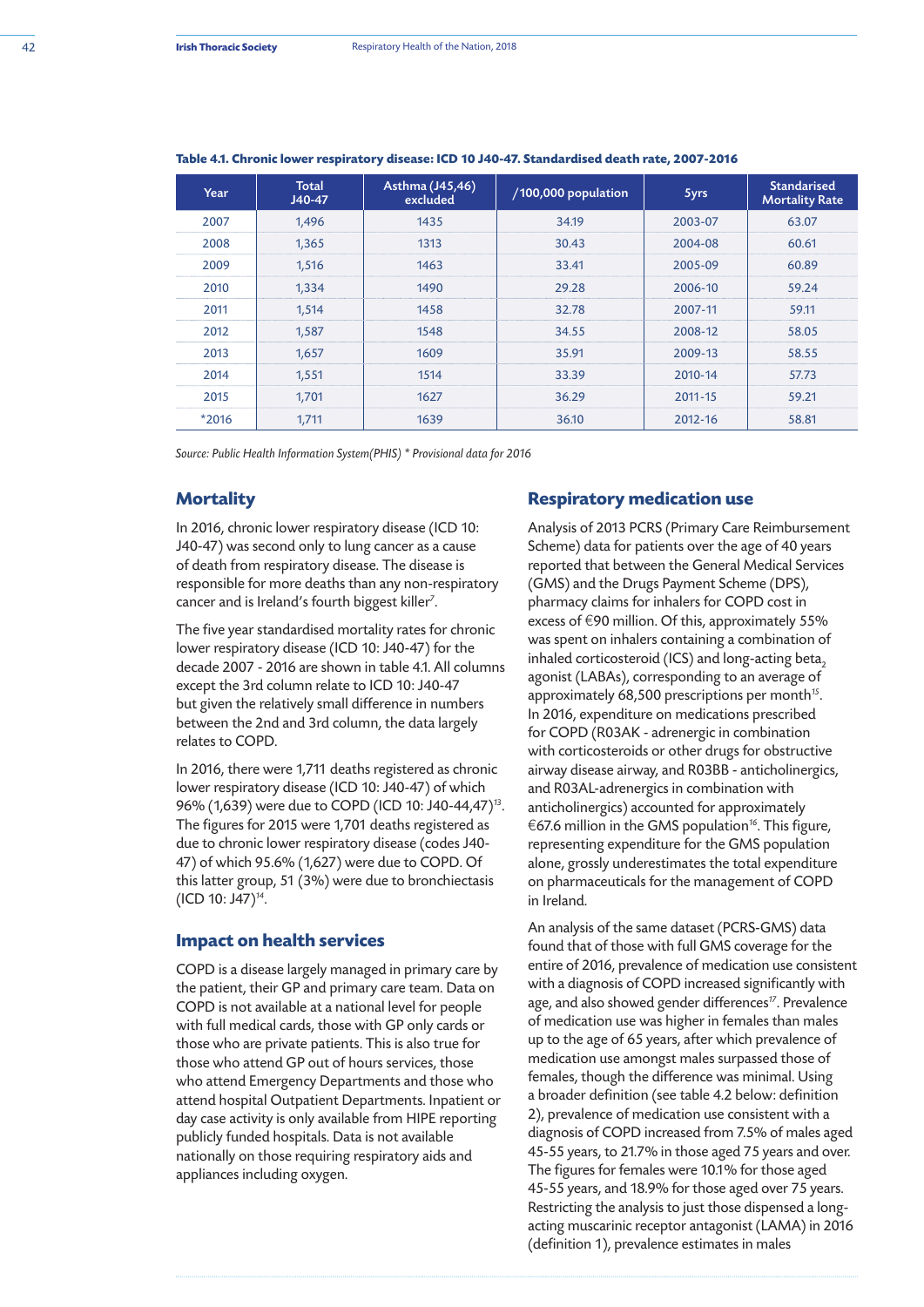| Age and over | Males (%) 95% CI |              |                     | <b>Females (%) 95% CI</b> |                     |                       |                     |              |
|--------------|------------------|--------------|---------------------|---------------------------|---------------------|-----------------------|---------------------|--------------|
|              | Definition 1     |              | <b>Definition 2</b> |                           | <b>Definition 1</b> |                       | <b>Definition 2</b> |              |
| 45-55yrs     | 2.6%             | 2.5 to 2.7   | 7.5%                | 7.3 to 7.6                | 3.3%                | $3.2$ to $3.4$        | $10.1\%$            | 16.1 to 16.4 |
| 55-64yrs     | 6.9%             | 6.7 to 7.1   | 12.9%               | 12.7 to 13.1              | 8.2%                | 8.0 to 8.4            | 16.4%               | 17.9 to 18.2 |
| 65-69yrs     | 10.0%            | 9.7 to 10.3  | 17.2%               | 16.8 to 17.6              | $9.2\%$             | 8.9 to 9.5            | 17.9%               | 18.4 to 18.8 |
| 70-74yrs     | $11.1\%$         | 10.9 to 11.4 | 19.0%               | 18.6 to 19.3              | 9.4%                | $9.2 \text{ to } 9.7$ | 18.6%               | 18.6 to 19.0 |
| 75yrs & over | 11.3%            | 11.1 to 11.6 | 21.7%               | 21.4 to 21.9              | 8.0%                | 7.9 to 8.2            | 18.9%               | 16.1 to 16.4 |

## **Table 4.2. Prevalence of medication use to manage COPD in the GMS population**

*Source: Hurley, E (2018). An analysis of medication use for respiratory disease amongst those with GMS eligibility (2015 - 2016) - a focus on Chronic Obstructive Pulmonary Disease (COPD)17. Definition 1: were dispensed at least one prescription for a LAMA (with or without a LABA) \*Definition 2: were dispensed at least one prescription for a LAMA (with or without a LABA), an ICS & LABA combination, OR a SAMA (with or without a SABA) in 2016.*



**Figure 4.2. Inpatient hospitalisations with a primary diagnosis of COPD, 2009-2016**

*Source: HIPE 2009-2016. All hospitals reporting data to HIPE* 

increased from 2.6% in those aged 45-55 years to 11.3% in those aged 75 years and over. In females the corresponding figures were 3.3% and 8.0%.

# **Impact on hospitals**

In the earlier section on prevalence, inpatient hospitalisations were shown standardised for the population. The figure above reflects the increasing burden on hospital services in terms of inpatient hospitalisations for the years 2009-2016.

For bronchiectasis alone (ICD 10: J47) (primary diagnosis), the increasing impact in terms of both inpatient hospitalisations and especially day case admissions between the years 2009-2016 is evident from the table below. There is also an increasing trend for those who require inpatient hospitalisation to be admitted as emergencies.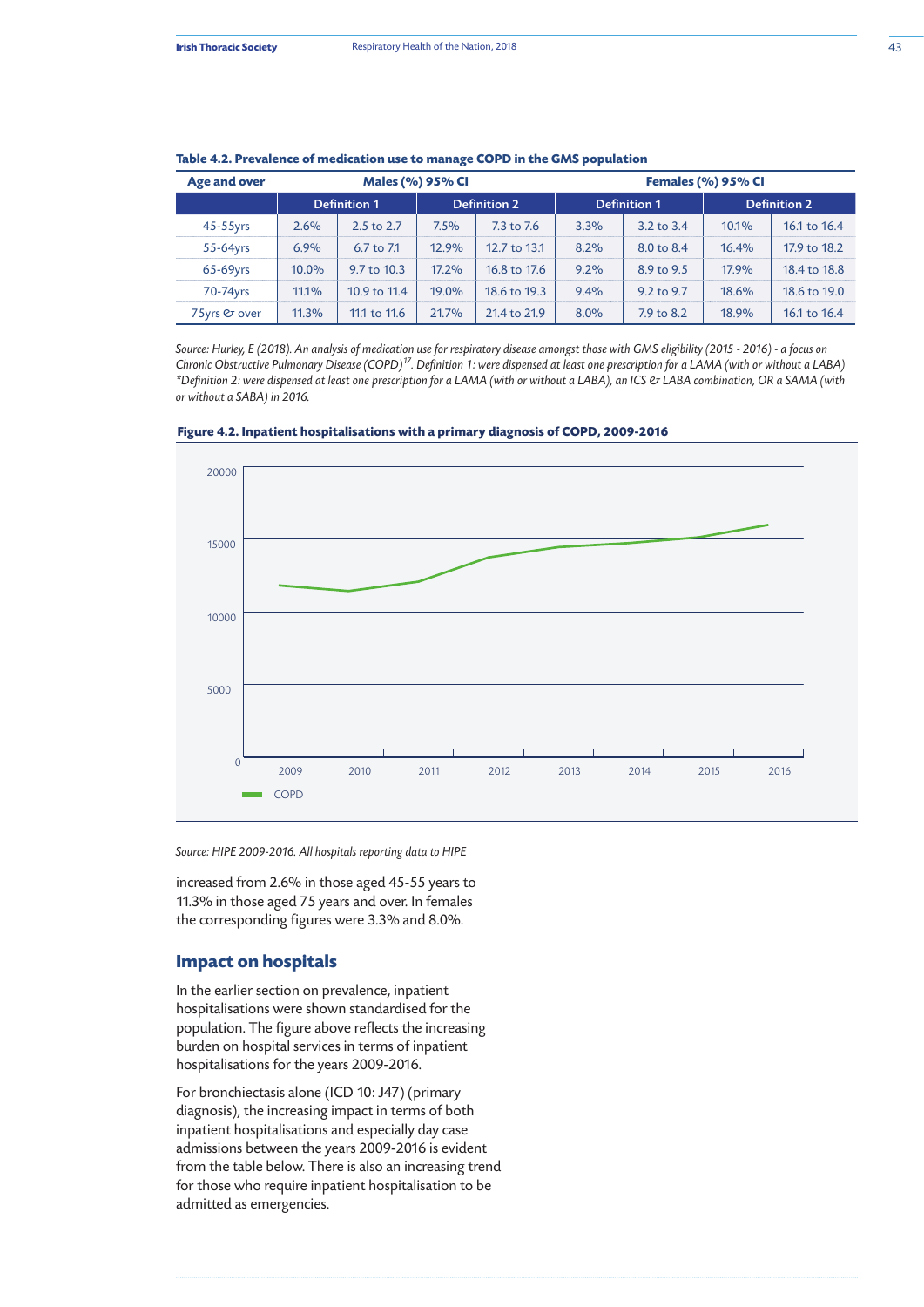| Year | <b>Total</b><br><b>Hospitalisations</b> | Inpatient<br><b>Hospitalisations</b> | <b>Inpatient Bed</b><br><b>Days</b> | Day case | <b>Emergency</b><br><b>Hospitalisations</b> | Emergency as %<br>of inpatients |
|------|-----------------------------------------|--------------------------------------|-------------------------------------|----------|---------------------------------------------|---------------------------------|
| 2009 | 704                                     | 450                                  | 3,547                               | 254      | 284                                         | 63.1%                           |
| 2010 | 704                                     | 321                                  | 2,922                               | 383      | 228                                         | 71.0%                           |
| 2011 | 738                                     | 338                                  | 2,890                               | 400      | 247                                         | 73.1%                           |
| 2012 | 952                                     | 464                                  | 3,470                               | 488      | 326                                         | 70.3%                           |
| 2013 | 1.070                                   | 480                                  | 3,389                               | 590      | 376                                         | 78.3%                           |
| 2014 | 1,131                                   | 502                                  | 3,448                               | 629      | 402                                         | 80.1%                           |
| 2015 | 1,136                                   | 492                                  | 4,023                               | 644      | 373                                         | 75.8%                           |
| 2016 | 1,132                                   | 499                                  | 3,959                               | 633      | 412                                         | 82.6%                           |

#### **Table 4.3. Hospitalisations with a primary diagnosis of Bronchiectasis (J47)**

*Source: HIPE 2009-2016. All hospitals reporting data to HIPE Note: these numbers are also included in figure 2*

**Table 4.4. Inpatient hospitalisations with a primary diagnosis of COPD in adult acute hospitals, 2009-2016 (adults** ≥**35yrs)** 

| Year | <b>Discharges</b><br><b>COPD</b> | $%$ of all<br>inpatient<br>discharges | Rate / 100,000<br>population<br>$\geq$ 35 years | <b>Bed</b><br>days used<br><b>COPD</b> | $%$ of all<br>inpatient bed<br>days used | Mean &<br>LOS (SD) | Median &<br>LOS (IQR) |
|------|----------------------------------|---------------------------------------|-------------------------------------------------|----------------------------------------|------------------------------------------|--------------------|-----------------------|
| 2009 | 11,026                           | 3.6%                                  | 507                                             | 102,907                                | 4.1%                                     | 9.3(13.5)          | $6(3-10)$             |
| 2010 | 10,615                           | 3.5%                                  | 478                                             | 98,718                                 | 4.0%                                     | 9.3(15.4)          | $6(3-10)$             |
| 2011 | 11,364                           | 3.7%                                  | 500                                             | 99,269                                 | 4.1%                                     | 8.7(13.2)          | $6(3-10)$             |
| 2012 | 13,059                           | 3.9%                                  | 567                                             | 105,132                                | 4.3%                                     | 8.0(13.2)          | $5(3-9)$              |
| 2013 | 13,830                           | 4.0%                                  | 590                                             | 109,048                                | 4.4%                                     | 7.8(13.5)          | $5(2-9)$              |
| 2014 | 14,140                           | 3.9%                                  | 591                                             | 111,349                                | 4.4%                                     | 7.8(11.7)          | $5(2-9)$              |
| 2015 | 14,489                           | 4.0%                                  | 592                                             | 115,593                                | 4.4%                                     | 7.9(12.1)          | $5(2-9)$              |
| 2016 | 15,460                           | 4.1%                                  | 614                                             | 119,787                                | 4.5%                                     | 7.7(11.8)          | $5(2-9)$              |

*Source: Hurley, E(2018). Trends in hospitalisations for Chronic Obstructive Pulmonary Disease (COPD), 2009-2017.18 Note: Inpatient activity in adult acute public hospitals. Denominator is all inpatient discharges in those hospitals in adults aged 35 years and older. CSO census data*  (2011,2016) and CSO population estimates for other years provide denominator data for rate of discharges per 100,000 population. <sup>er</sup>Inpatients *with same day discharge (example those admitted and discharged from an Acute Medical Assessment Unit) are given a length of stay of 0.5 in the calculation of average length of stay (LOS), and a bed days used of one.*

COPD accounted for 17,448 (1.0%) hospitalisations and 126,336 (2.7%) bed days in 2016. Omitting day case admissions, COPD accounted for 17.3% (15,959) of respiratory inpatient hospitalisations (2.5% of inpatient hospitalisations) and 21.7% (124,847) of respiratory inpatient bed days (3.4% inpatient bed days) in 2016 in all hospitals reporting activity to HIPE.

Restricting to adult acute hospitals only, episodes of care with a primary diagnosis of COPD accounted for 4.1% of inpatient hospitalisations and 4.5% of bed days amongst adults aged 35 years and over in 2016 (table 4.4) *<sup>18</sup>*. COPD is the commonest disease-specific cause of emergency hospitalisation of adults in Ireland*<sup>6</sup>* . COPD in 2016 accounted for 15,262 (3.6%) of all emergency hospitalisations (19.5% of respiratory emergency hospitalisations) and 117,626 (4.6%) of emergency bed days (22.6% of respiratory emergency bed days) across all ages in hospitals reporting to HIPE. The Activity in Acute Public Hospitals report for 2016 reported that of those admitted with COPD as inpatients, 38.7% were classified as major complexity and had median and mean length of stay of 7 and 10.7 days respectively*<sup>19</sup>*.

The crude in-hospital mortality rate for those with a principal diagnosis of COPD was 3.6 deaths per 100 admissions in 2016, a reduction from 4.6 in 2007*<sup>20</sup>*. In 2016, the in-hospital mortality SMR (99.8% Control Limits) ranged from 29 (23-190) to 169 (27-187)*<sup>20</sup>*.

## **Gender**

In the five year period, 2012-2016, of those who died from chronic lower respiratory disease (ICD 10: J40- 47) there were almost an equal number of males and females. However, the age standardised death rate for males was 74.95 while that for females was 49.80*<sup>13</sup>*. In the five years 2011-2015, of the 267 deaths due to bronchiectasis alone (ICD 10: J47), 53.6% (143) were in females*<sup>14</sup>*.

In 2016, of the 1,711 deaths for chronic lower respiratory disease (ICD 10: J40-47)(96% were due to COPD (ICD 10: J40-44,47)), 50.8% were males and 49.2% females. The standardised death rate for males was 71.56 while that for females was 48.51. The percentage of bronchiectasis (ICD 10: J47) deaths which occurred in females in 2015 was 58.8%*<sup>14</sup>*.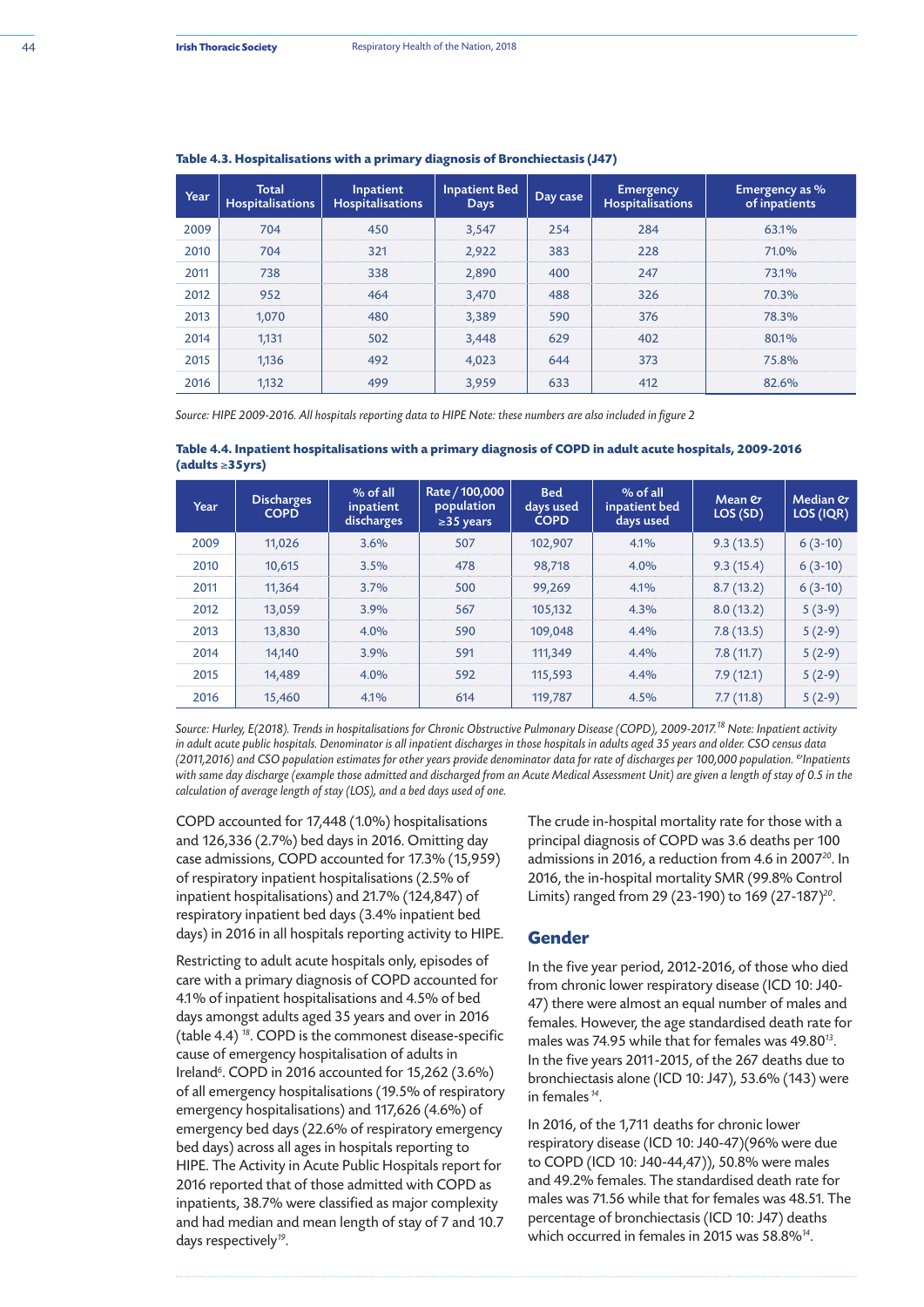Of the hospitalisations in 2016 with COPD, 50.3% were females and 49.7% were males. Of those hospitalised in 2016 with bronchiectasis, 61.0% were females and 39.0% were males.

# **Age**

The majority of deaths from chronic lower respiratory disease (ICD 10: J40-47) and more specifically COPD (ICD 10: J40-44, 47) occur in those aged 70 years and over. This is shown in the table below. All columns except the 4th column relate to ICD 10: J40-47 but given the relatively small difference in numbers between the 3rd and 4th column, the data largely relates to COPD. The age standardised mortality rate (ICD 10: J40-47) in 2016 was 57.05. By way of comparison, the rates for the years 2007, 2011 and 2015 were 64.8, 57.8 and 59.0 respectively. Over this 10 year period the rate reduced by 12.0%.

In 2016, of the 204,882 hospitalisations for those aged 65 years and over, 11,948 (5.8%) were for COPD. Of the 1,946,040 inpatient bed days for the same age group, 101,842 (5.2%) were for patients with COPD. Of the 15,959 admissions and 124,847 inpatient bed days for COPD in 2016, 75% of patients were aged 65 years and over who used 81.6% of COPD inpatient bed days. For those aged 16-64 years, COPD accounted for 1.1% of all inpatient hospitalisations in 2016 and 1.6% of inpatient bed days.

The mean and median age of those hospitalised in 2016 with bronchiectasis was 62 years and 66 years respectively.

# **Regional variation**

It is not known whether there are regional differences in COPD prevalence as opposed to hospitalisations and mortality. There is however evidence of geographical variations in the detection of AAT deficiency*<sup>4</sup>* . Higher numbers of the MZ mutation have been detected in Cork, Dublin, Donegal and Limerick but it is unclear how much this is due to true differences and how much is due to testing*<sup>4</sup>* .

There is evidence of geographic variation in factors which contribute to air quality in Ireland*<sup>3</sup>* . There are also variations both in mortality from chronic lower respiratory disease (ICD 10: J40-47) as shown in figure 4.3 below and in COPD hospitalisation rates (ICD 10: J40-44,47) as shown in figure 4.4.

During the three year period from 2014-2016, the age-sex standardised hospitalisation rate by county of residence ranged from 254 hospitalisations per 100,000 population in Kerry to 600 hospitalisations per 100,000 population in Offaly *<sup>6</sup>* .

| Year    | <b>Standarised</b><br><b>Mortality Rate</b><br>all ages<br>J40-47 | <b>Deaths</b><br>J40-47 | <b>Deaths</b><br>J45,46<br>excluded | Deaths J40-47<br>age <70yrs (%) | <b>YPLL</b> up to<br>70 yrs<br>J40-47 | YPLL/100,000<br>population<br>J40-47 |
|---------|-------------------------------------------------------------------|-------------------------|-------------------------------------|---------------------------------|---------------------------------------|--------------------------------------|
| 2007    | 64.79                                                             | 1,496                   | 1435                                | 197 (13.2%)                     | 1765                                  | 44.7                                 |
| 2008    | 57.27                                                             | 1,365                   | 1313                                | 192 (14.1%)                     | 1620                                  | 40.7                                 |
| 2009    | 62.00                                                             | 1,516                   | 1463                                | 200 (13.2%)                     | 1549                                  | 38.8                                 |
| 2010    | 53.19                                                             | 1,334                   | 1490                                | 209 (15.7%)                     | 1667                                  | 40.4                                 |
| 2011    | 57.81                                                             | 1,514                   | 1458                                | 227 (15.0%)                     | 1966                                  | 45.5                                 |
| 2012    | 59.84                                                             | 1.587                   | 1548                                | 236 (14.9%)                     | 1766                                  | 42.3                                 |
| 2013    | 61.55                                                             | 1,657                   | 1609                                | 247 (14.9%)                     | 1931                                  | 45.6                                 |
| 2014    | 55.77                                                             | 1551                    | 1514                                | 226 (14.6%)                     | 1740                                  | 40.5                                 |
| 2015    | 59.03                                                             | 1701                    | 1627                                | 237 (13.9%)                     | 1965                                  | 47.2                                 |
| $*2016$ | 57.05                                                             | 1711                    | 1639                                | 261 (15.2%)                     | 2186                                  | 47.8                                 |

**Table 4.5. Chronic Lower Respiratory Disease (ICD 10: J40-47) Deaths and Years of Potential Life lost (YPLL): 2007-2016**

*Source: Public Health Information System (PHIS) \*Provisional data for 2016*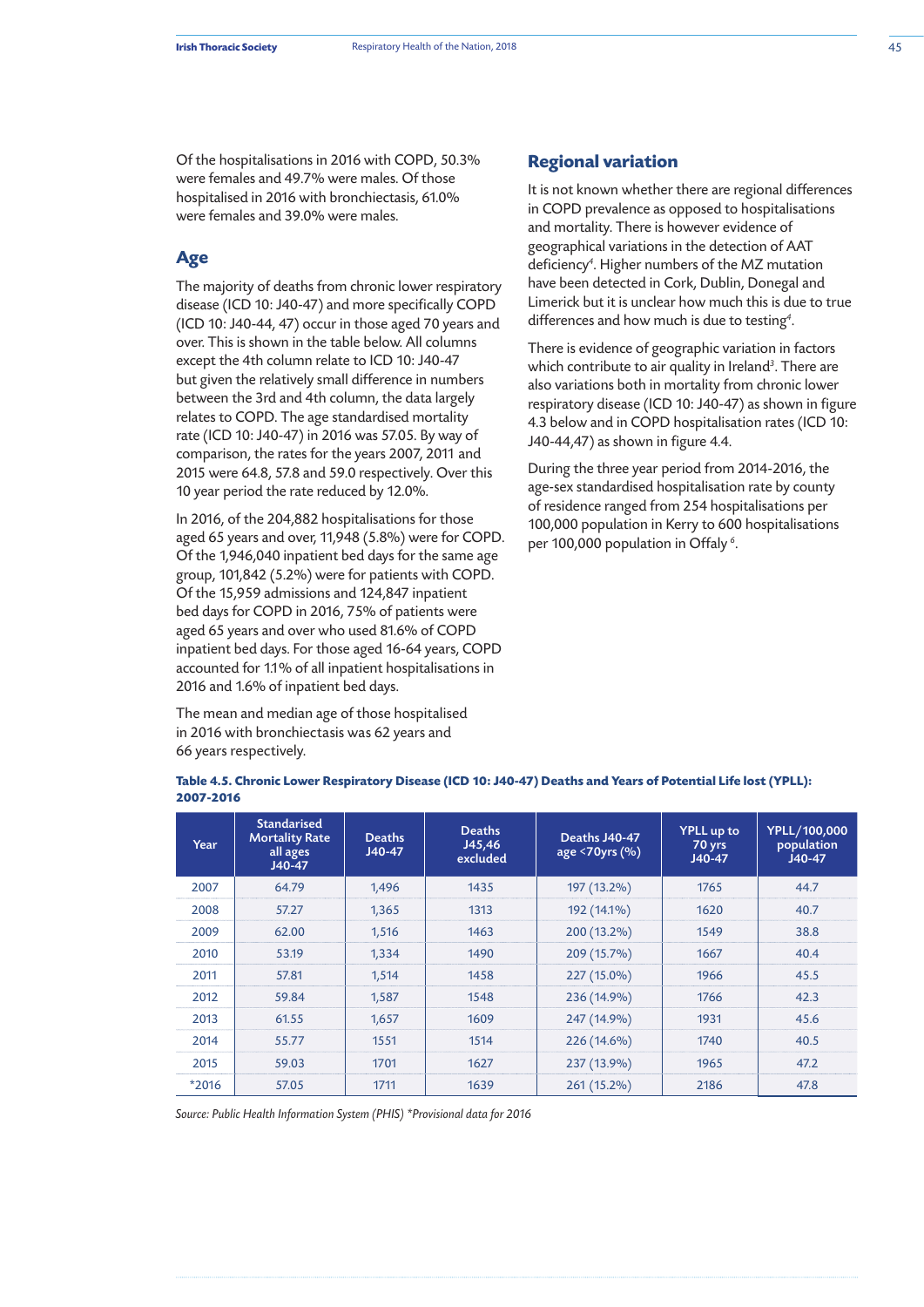

## **Figure 4.3. Standardised death rate, all ages, 2012-2016. Chronic Lower Respiratory Disease (ICD 10: J40-47)**

*Source: Public Health Information System (PHIS) (provisional data for 2016)*

# **Figure 4.4 Age-sex standardised hospitalisation rates for COPD per 100,000 population in Ireland, 2014 - 2016**



*Source: National Healthcare Quality Reporting System Annual Report 2017. Figure 216*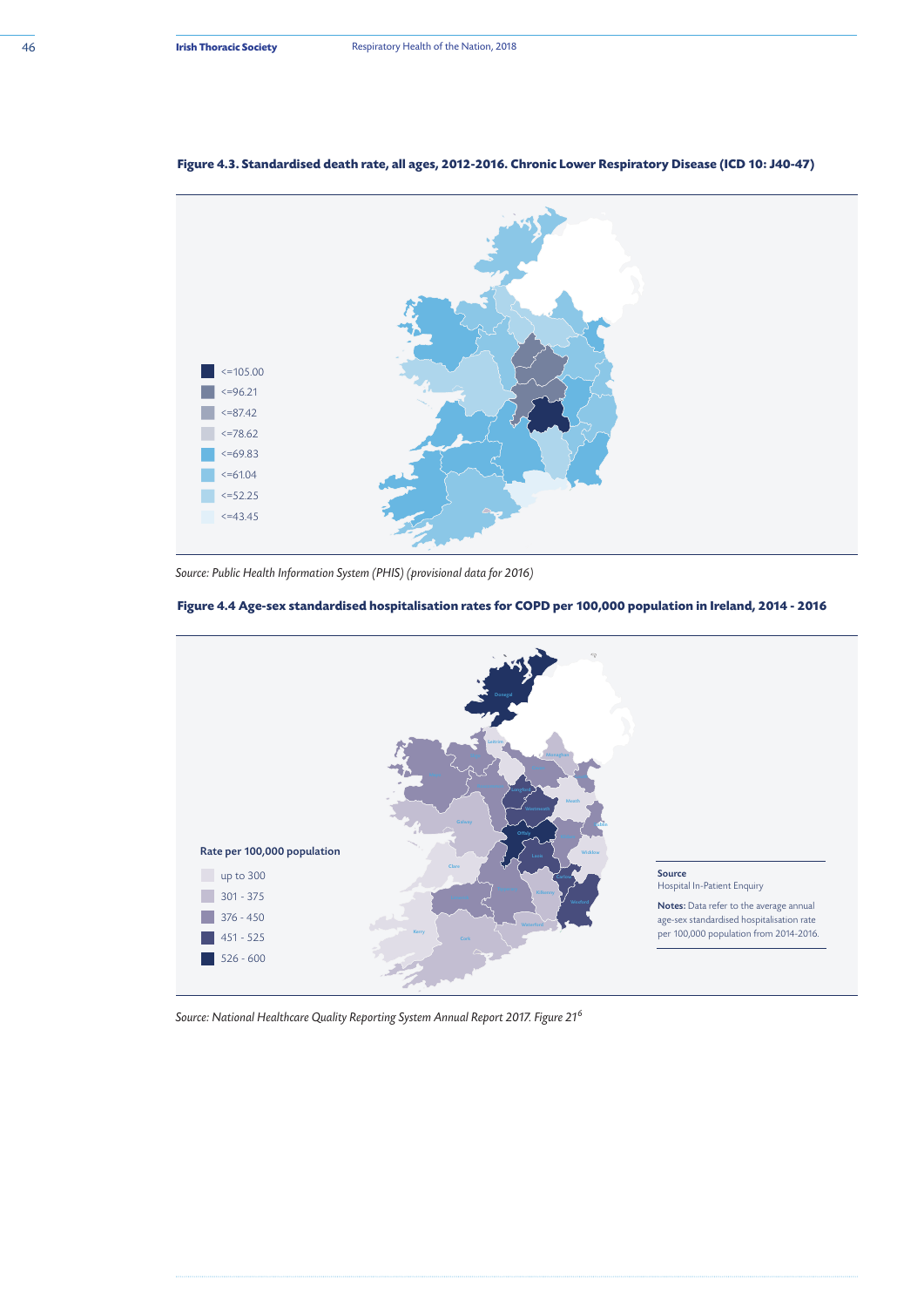## **Socio-economic analysis**

In Ireland, socio-economic variation for COPD mortality is more striking than for lung cancer which suggests that factors in addition to smoking come into play for COPD*<sup>21</sup>*. Data for the period 2007-2012 showed a difference in COPD mortality in the order of 303%, in the lower socio-economic groups compared with the higher groups for males aged over 15 years. For those aged 15-64 years, the excess was even higher at 366% *14, 21*.

A difference in prevalence of COPD between socio-economic groups is also to be expected. A small study on two traveller sites in 2015 (54% of participants were females), reported an obstructive pattern of lung disease among 23% of participants who were aged 18-69 years<sup>22</sup>.

## **International comparisons**

COPD affects more than 200 million people in the world, 65 million of whom have moderate or severe airway disease *23*. Most studies show it is underdiagnosed by 72 to 93%*<sup>24</sup>*. Misdiagnosis is also common*<sup>25</sup>*.

Ireland's prevalence of chronic bronchitis among 20-44 year olds in 2001 of 8% was in contrast to European median prevalence of 2.6%*<sup>9</sup>* . While the age group did not represent the usual age profile of COPD patients, it did indicate that COPD could be a significant problem in Ireland which was also suggested by another international survey which showed that Ireland was amongst five countries with a prevalence of moderate COPD in 20-44 year olds of 5% or higher*<sup>10</sup>*.

Multicentre surveys of COPD in single countries have been coordinated in the European Community Respiratory Health Survey (ECRHS) and the Burden of Obstructive Lung Disease (BOLD) study. Most estimates of COPD prevalence from such large-scale studies are between 5% and 10% and all show an increase with age*<sup>1</sup>* . In 2008, incidence rates in the UK were 185 per 100,000*<sup>26</sup>*. It is estimated that 1 in 7 Australians aged over 40 years have COPD, of whom half are undiagnosed*<sup>27</sup>*.

In terms of alpha-1 antitrypsin deficiency, throughout Europe the frequency of the Z and S mutations varies widely between countries, geographic regions, and ethnic groups*<sup>28</sup>*. The highest frequency of the S allele is found in the Iberian Peninsula with a mean gene frequency of 0.0564. The frequency of 0.0541 for the S mutation in Ireland is among the highest in Europe, and similar to the Iberian Peninsula. The frequency of the Z variant is highest in northern and western European countries, peaking in southern Scandinavia with a gene frequency of >0.02. The frequency of 0.0218 for the Z allele in the Irish population is also among the highest in Europe*<sup>29</sup>*.

Prevalence of bronchiectasis in the USA ranged from 4 per 100,000 in people aged 18–34 years to 272 per 100,000 in those over 75 years of age in 2005*<sup>1</sup>* . In New Zealand, the reported prevalence is 3.7 per 100,000 population but this varies according to ethnicity*<sup>1</sup>* . In Europe, age-standardised hospitalisation rates vary from < 2 to > 6 per 100,000 population. The estimated average annual age-adjusted hospitalisation rate in a US study was 16.5 hospitalisations per 100,000 population*<sup>1</sup>* . However, as is the case in Ireland, many countries report bronchiectasis as part of COPD.

Deaths registered as due to chronic lower respiratory disease are likely to be under-estimates, as people with COPD often succumb to its co-morbidities. While the size of this under-estimation is unknown in Ireland, the literature would suggest that for more than 60% of people with COPD, a co-morbidity other than COPD may be listed as the primary cause of their death*30, 31*.

Overall, the age-standardised mortality rate for COPD in the WHO European region is about 18 per 100,000 people per year but the variation between countries in 2011 within the region was more than 10-fold*<sup>1</sup>* . Ireland's age standardised COPD mortality rate of 27.87/100,000 population was the 5th highest in WHO Europe and 3rd highest in the EU.

The Global Burden of Disease study (2015) reported an age-standardised mortality rate for COPD of 51.7 (CI: 50.0-53.4) which was a reduction of 22.9% (CI: 25.4-20.0) compared with the 2005 figure of 67.0 (CI: 64.8-69.9)*<sup>32</sup>*.

In 2013 (the latest year for which OECD data is currently available), the age-sex standardised hospitalisation rate for COPD in Ireland was 395 per 100,000 population, which was significantly higher than the OECD average of 201 hospitalisations per 100,000 population*<sup>6</sup>* . Ireland has the highest rate among the selected OECD countries, as shown in the figure below. This difference may be due, in part, to differences in how countries code their hospitalisation data; Ireland uses the ICD-10-AM/ACHI coding system and other countries that use this system were also above the OECD average. This caveat notwithstanding however, differences in coding alone cannot explain why hospitalisation rates in Ireland are the highest among all of the countries listed*<sup>6</sup>* .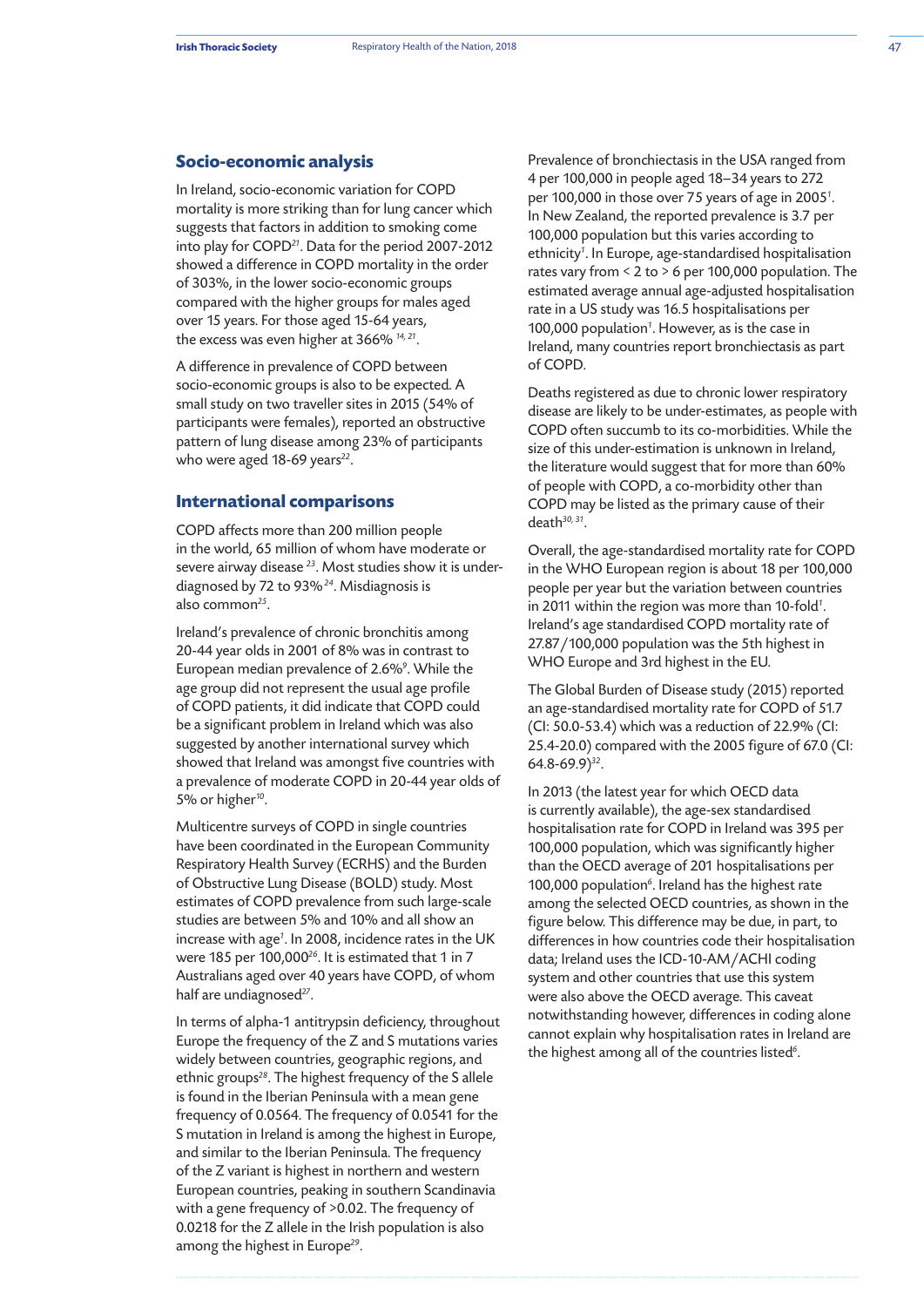

**Figure 4.5. Age-sex standardised hospitalisation rates for COPD per 100,000 population for selected OECD countries, 2013 (or nearest year)** 

*Source: National Healthcare Quality Reporting System Annual Report 2017. Figure 206*